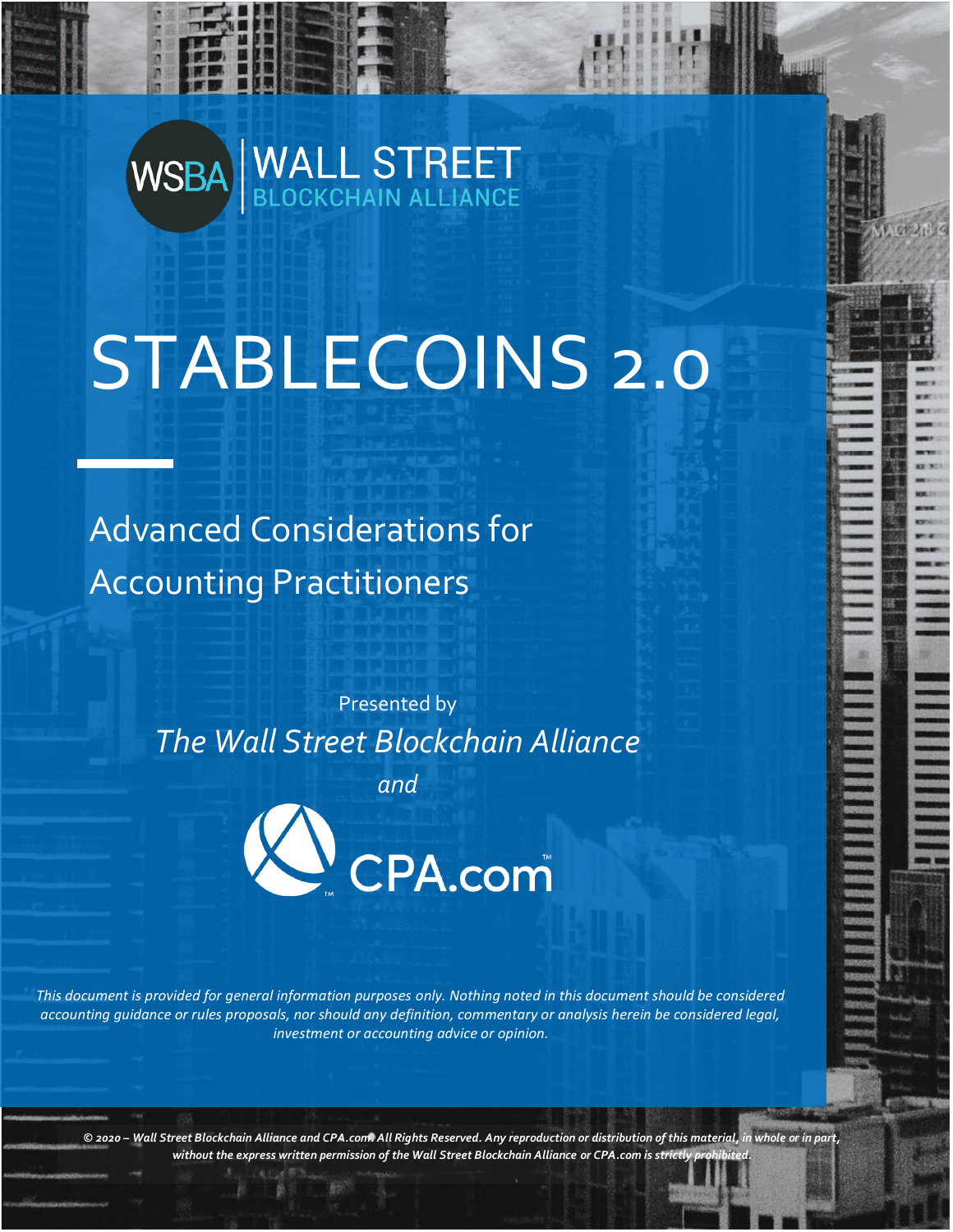## From the Chairman

On behalf of the **Wall Street Blockchain Alliance**, we are very pleased to present our latest publication for the Accounting profession "*Stablecoins 2.0: Advanced Considerations for Accounting Practitioners"*. This work is the collective result of the ongoing efforts of our global members, principally the firms and individuals whom are part of our WSBA Accounting Working Group, as well as the WSBA team, Board of Directors and Advisors. We are grateful for all of their thought leadership and hard work. In particular, I want to recognize the Chair of our Accounting Working Group, Dr. Sean Stein Smith, for his ceaseless efforts, exceptional analysis and ongoing friendship.

As always, this publication would not have been possible were it not for the ongoing partnership between the WSBA and our colleagues at the **[Association of International Certified Professional](https://www.aicpa.org/)  [Accountants](https://www.aicpa.org/)** and **[CPA.com](http://www.cpa.com/)**. The enduring relationship between our three organizations continues to be exciting and thought-provoking, to the benefit of our collective members as well as the wider accounting profession. On behalf of myself and the WSBA Board of Directors, we look forward to our ongoing collaboration and partnership.

Stablecoins continue their upward march into the public consciousness, even in the wake of the difficulties and human tragedy during the ongoing COVID 19 global pandemic. Innovations such as the collateralization of stablecoins across multiple asset classes, as well as growing enterprise interest in these instruments, makes this publication even more relevant. As market capitalization grows into the billions, understanding the implications of stablecoins will bring the roles of accountant and auditor into starker relief and greater importance.

As with all WSBA publications, we would welcome your thoughts and feedback and hope that you find this document useful and informative.

On behalf of all of my colleagues at WSBA, I wish you, your teams and your loved one's health and safety.

Sincerely,

Ron Quaranta, Chairman of the Board *[Wall Street Blockchain Alliance](http://www.wsba.co/)* May 2020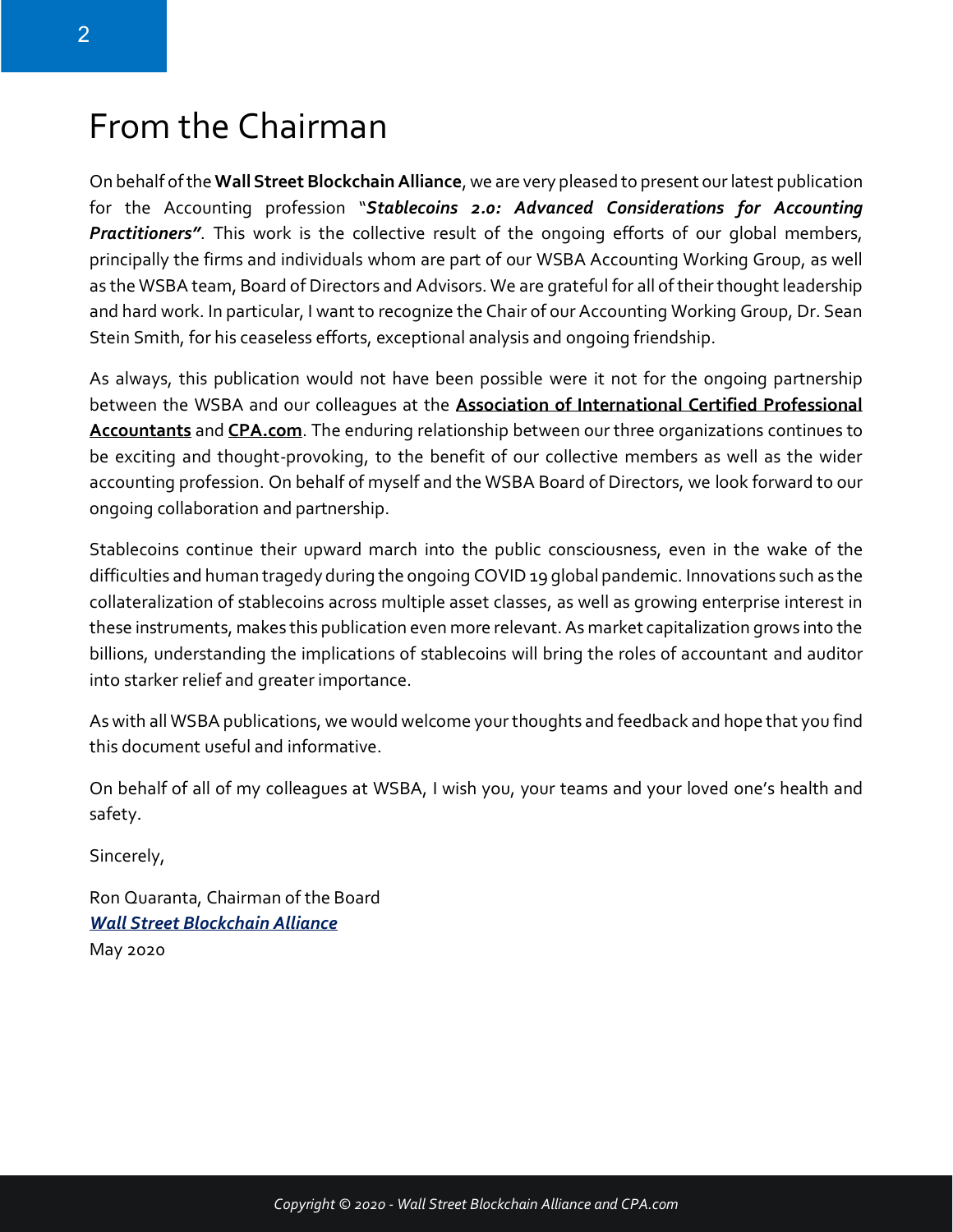## Stablecoins 2.0 – Advanced Considerations for Accounting Practitioners

### Introduction

In the first whitepaper published by the Accounting Working Group of the Wall Street Blockchain Alliance, stablecoin basics and terminology were addressed. This **[paper](https://www.wsba.co/Stablecoins-A-Primer-for-the-Accounting-Professional.html)** broke down what stablecoins are, how they are different from both cryptoassets and fiat currencies, and what considerations should be factored into any preliminary analysis by accounting practitioners. Not published as authoritative guidance, that first whitepaper should instead be considered as a starting point for robust and comprehensive conversations with clients, firm members and others related to stablecoins and accounting basics. What this 2.0 document seeks to do is move beyond the basics and instead focus on some of the next-step considerations and factors that should be integrated into any conversation connected to stablecoins and other cryptoassets. Let's get started on breaking down some of these next-level applications and issues.

### Setting the Stage

Governance might sound like a topic that is only applicable to board-level meetings and conversations but that is an incomplete view, especially considering how important governance is for different cryptoasset projects. Put simply, if investors - individual or institutional - are not able to have confidence in how the issuing organization creating and disseminating the stablecoins operates, it will invariably cause concern and forestall broader adoption. Peeling back the layers on the governance question also highlights an underlying difference that needs to be understood between cryptoassets and asset-backed-coins/stablecoins. Stablecoins, at the end of the day, are linked to the cryptoasset ecosystem but are distinctly different from decentralized cryptoassets like bitcoin. For the purposes of this conversation, we can use the following definition for what governance is, and how it connects to stablecoins:

#### **Governance**

As per the Organisation for Economic Co-operation and Development (OECD), Principles of Corporate [Governance](http://www.oecd.org/corporate/principles-corporate-governance/) states:

*"The purpose of corporate governance is to help build an environment of trust, transparency and accountability necessary for fostering long-term investment, financial stability and business integrity, thereby supporting stronger growth and more inclusive societies (OECD, 2015)."*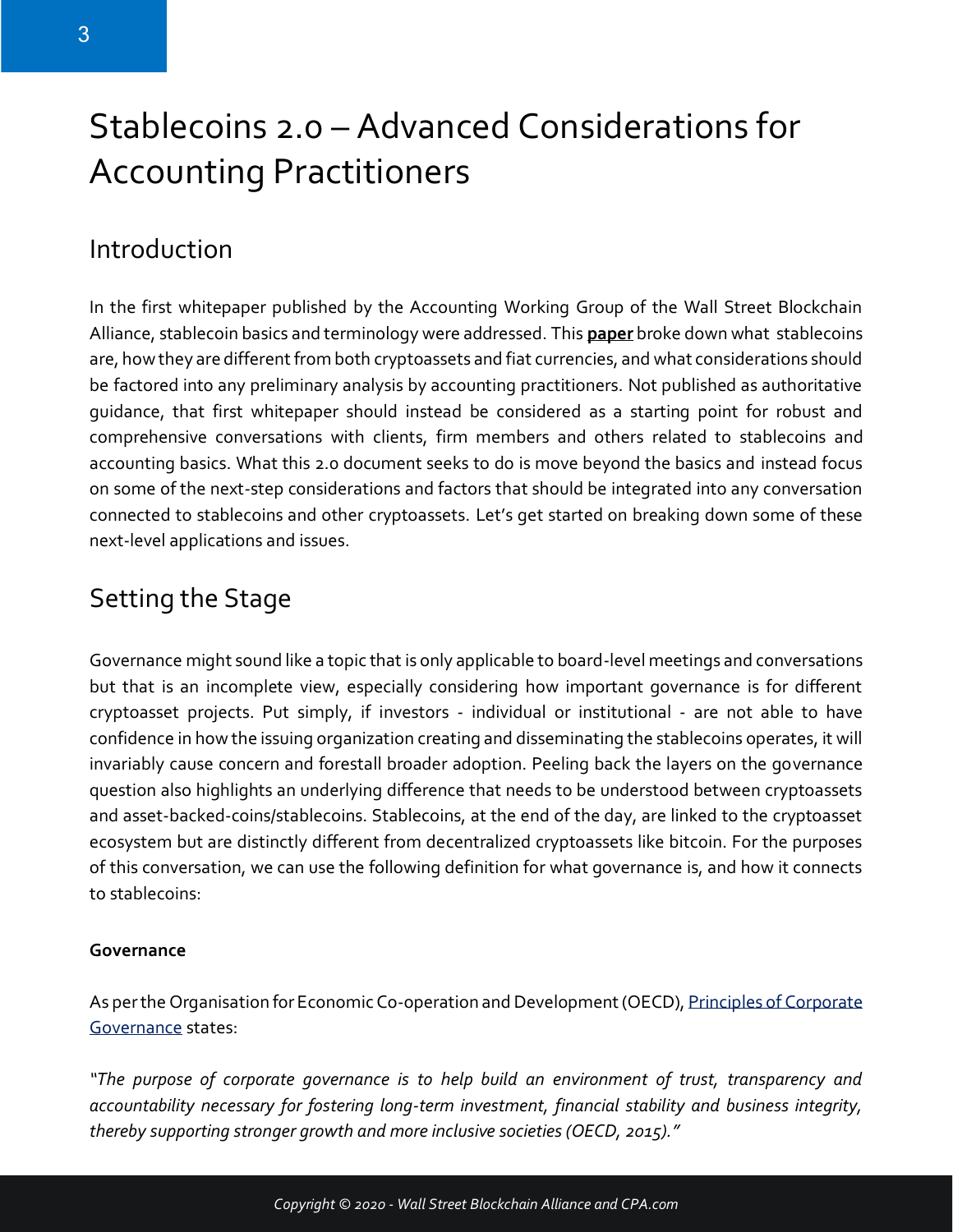The topic of governance as it relates to cryptoassets, an asset class of which stablecoins are only one member, might seem like a contradictory statement. Specifically, one of the arguments put forward

*"As an accounting practitioner, understanding where appropriate controls and documentation overlap with stablecoins should start during the stablecoin issuance process itself."*

by early adopters and supporters of bitcoin is that cryptoassets operate outside of existing regulatory and governing frameworks. Stablecoins, however, are not exactly the same as bitcoin, and by default require a robust set of governance controls and protocols. From a higher-level perspective, the connection between stablecoins, accounting, and governance becomes clear when the conversation moves beyond a technical conversation to more of a business and strategy-oriented conversation. As an accounting practitioner seeking to provide advisory services, understanding where appropriate controls and documentation overlap with stablecoins should start during the stablecoin issuance

process itself. Unlike traditional cryptoassets such as bitcoin, which are mined or otherwise created by a widely dispersed network of miners, stablecoins are usually controlled and managed by a more closely held group of individuals or institutions. Factors that should be part of any analysis of a stablecoin product or offering include (but are not limited to):

- 1. Who is the management team at this organization, and what kind of track record do they have in the crypto space and in general technology operations? It is unreasonable to expect every member of the management team to have decades of experience, for example, because the blockchain space is simply too new. That said, performing due diligence on the background of founders may be even more important than any level of technical review, especially at the early stages. Given the number of bald-faced scams that occurred during the ICO boom of 2017 and 2018, this is not an idle concern; it is thought that hundreds of millions, if not billions, of dollars were raised for fraudulent projects *(Benedetti, Hugo, and Kostovetsky, 2018)*.
- 2. Are the rights of all investors equally safeguarded and protected? Investor protection and investors rights are clearly items that should be implemented and safeguarded at all times; but not all investors are equally knowledgeable. Even if stablecoin

offerings or business models are restricted to accredited investors only, not every investor is going to be equally aware of trends in the broader blockchain and crypto space. Providing sufficient and objective background and product-specific information and context represents an important role that accounting and financial services professionals can and should be providing.

*"Are the rights of all investors equally safeguarded and protected?"*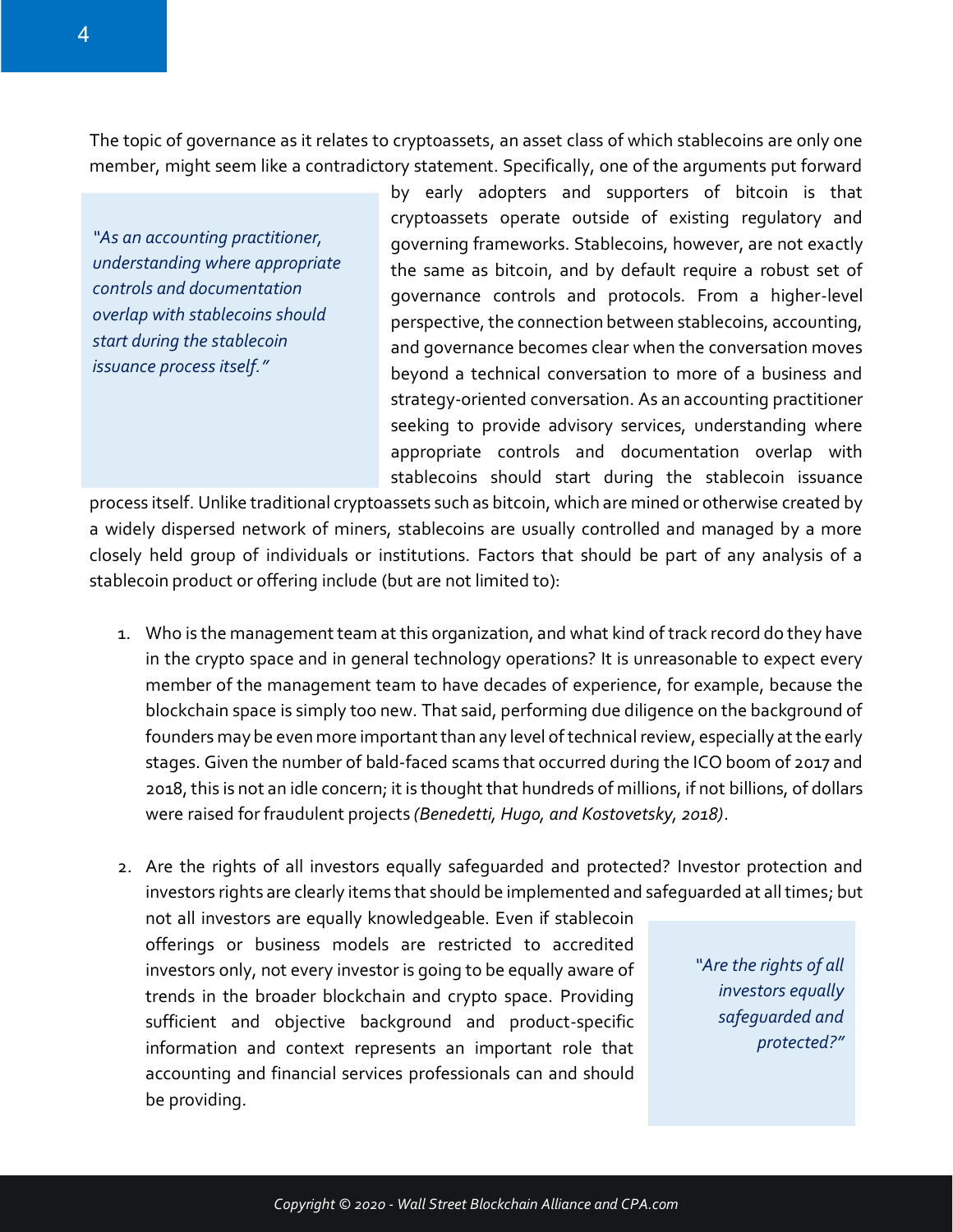3. How are the rights of investors updated, modified and communicated? In addition, how well do these rights accommodate changing market conditions? As has become increasingly obvious, the blockchain and cryptoasset ecosystem is one that is fast moving, increasingly global in nature, and subject to any number of regulatory and jurisdictional issues and considerations. One need only look to a sampling of U.S. Securities and Exchange enforcement actions to see how true this has become.1 Given that, having the rights and obligations of all investors in writing, with the ability to have these policies updated over time, is a critically important part of a robust and transparent governance process. Building on this need for transparency also dovetails nicely into one of the emerging areas of importance for stablecoins; what does it mean to be stabilized?

This also raises an interesting point that practitioners and clients alike should be made aware of; what is the process by which investors are defined, what information is communicated to these investors, and what disclosure are made about these external investors? Building on the points listed above, the most important part of this conversation is to ensure, to the greatest extent possible, that these rights are protected. For that to be possible, however, the first thing that must be done is that these investor rights should be defined. For the purposes of this document it would seem logical to have this process be as transparent and iterative as possible. Stablecoins are evolving too quickly and in too many different directions to allow the defining and codification of investor rights to be a static or one-off process. Walking through the process by which investor rights can be defined can be summarized to include the following:

- 1. What is the goal of management seeking capital from the market in the first place? What will this capital be used for? This in turn leads to other questions in terms of how the business operates, where it is domiciled, the governance at the organization itself, and how much of the company is held by non-insiders. Addressing these questions out front helps to frame the conversation that needs to be continued in point #2.
- 2. Should the reporting and disclosure obligations for institutional investors who possess either a significant stake of either the cryptoassets or underlying physical asset be different from investors with non-significant stakes? Given the information asymmetry and technical complexity of using stablecoins, as well as the fact that some large institutional investors may be active members of the management team, it might make sense to place higher expectations on institutional investors who actively participate in management of the organization or possess a certain threshold of the overall crypto float. Not dissimilar to increased disclosures around investors who own above a certain threshold, similar policies might make sense.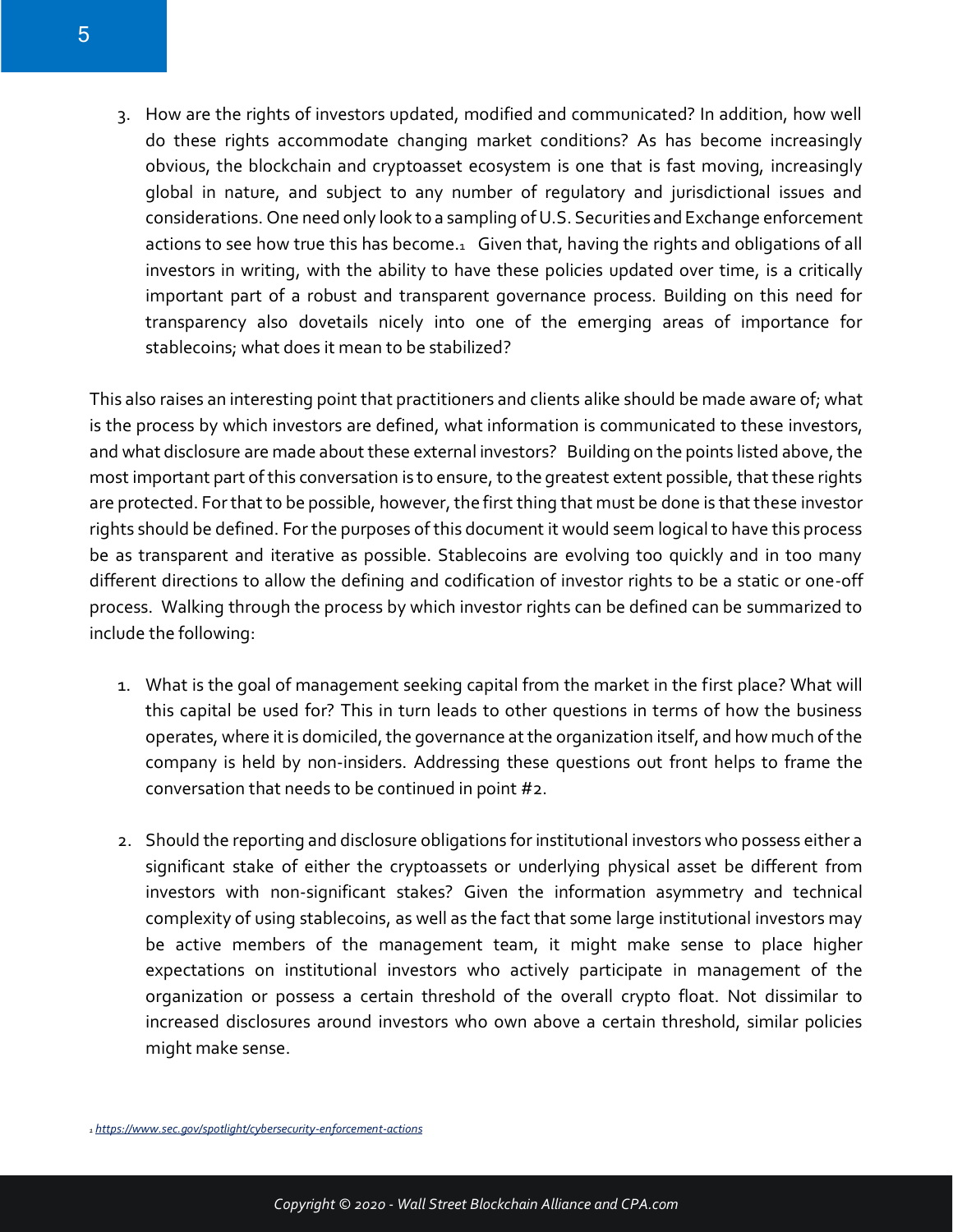3. If investors are entitled to either the underlying cash flows or income of the organization, or can redeem the stablecoins for the underlying asset, are there any limits or restrictions on how much of this can be withdrawn during a specified period of time? Similar to how investment funds often have withdrawal restrictions or other gatekeeping measures to be implemented to maintain stability, these measures would seem reasonable to at least introduce into the conversation. In addition to these stablecoin-specific measures and policies, it is also prudent to consult with legal experts familiar with any specific jurisdictional considerations that might arise.

#### **Redeemability**

On paper, the idea of a stablecoin as outlined in our [Stablecoin Primer for Accounting Professionals,](https://www.wsba.co/stablecoins-a-primer-for-the-accounting-professional.html) is a straightforward mashup of cryptographically secured financial data that is underpinned with the stability and support of an existing currency or asset (or basket of currencies or assets). In practice, however, what does that actually look like if an investor wanted to exchange stablecoins for the assets that underpinned these cryptoassets? Every cryptoasset is different, which might represent one of the true value propositions of blockchain, but that does not mean that the debate surrounding how specific stablecoins are redeemed can be ignored or placed on the proverbial back burner. Drilling down to a specific example, let's say that Company A launched a cryptoasset that is pegged to gold, which might sound like a very basic concept but is something that poses significant governance questions. Let's take a look at some of those:

1. What does the backing and pegging of this cryptoasset by gold actually mean? Is the coin able to be exchanged for gold bullion, or is it only exchangeable for a Gold ETF, stock, or other form of gold equivalent? Being able to be exchanged or redeemed for a gold stock or other form of gold connected or derived financial instruments might work perfectly well for some investors but might not be appropriate for others. Understanding these distinctions, or at the very least being able to ask these questions with clients and other potential investors, represents a key steppingstone toward better transparency and understanding.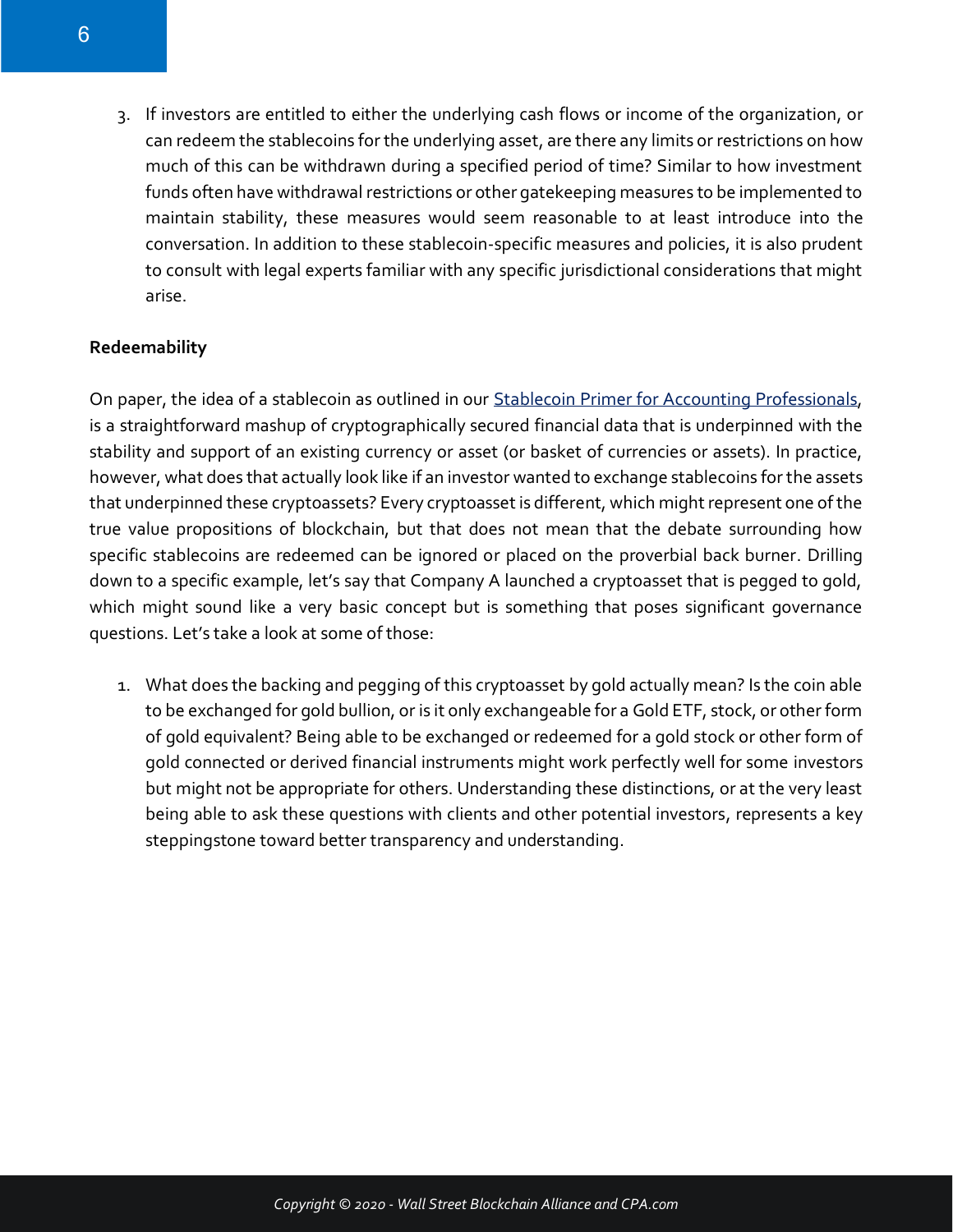2. If this stablecoin is indeed connected, underpinned, or linked in some other way by an external

*"If this stablecoin is indeed connected, underpinned, or linked in some other way by an external asset, which counterparty is actually in charge of custodial services and accessing these assets?"*

asset, which counterparty is actually in charge of custodial services and accessing these assets? Sticking with the gold example for simplicity and assuming that these stablecoins are backed by physical reserves, how would that redemption process work in reality? Would individuals be able to redeem by themselves or would that process have to be managed by an intermediary or third party? It is important to not only understand how stablecoins are stabilized but how this stabilization process would actually play out.

- 3. What steps and processes are in place to secure these assets in the case of negative news events or exogenous shocks. There have been multiple examples of organizations in the cryptoasset and stablecoin space that have suffered negative financial and reputational effects for not having sufficient controls in place vis-a-vis monitoring and reporting of these underlying assets. The entire value proposition of a stablecoin is dependent not only on these coins purportedly being supported by an external asset, but that the holders of said stablecoins can access these underlying assets.
- 4. What is the mechanism or process by which the price of the stablecoin, or the units of the underlying that this stablecoin is redeemable for, are adjusted to reflect changes in the price of the underlying asset? For example, any stablecoins that are supported by commodities will need to be able to deal with the changes in price that inevitably will happen to these commodities. Establishing this mechanism, conducting periodic reviews to assess whether or not it needs revision, and communicating this mechanism to investors is of paramount importance.

#### **Smart Contracts**

*For the purposes of this document, the concept of a smart contract can be defined (with additional information available [here](https://cointelegraph.com/ethereum-for-beginners/what-are-smart-contracts-guide-for-beginners)2), as the digital representation of a traditional contract that has 1) been distilled to its integral components, 2) operates based on the principle of (IF, THEN) to execute contractual clauses, and 3) is governed and connected to an underlying blockchain platform.*

*<sup>2</sup> <https://cointelegraph.com/ethereum-for-beginners/what-are-smart-contracts-guide-for-beginners>*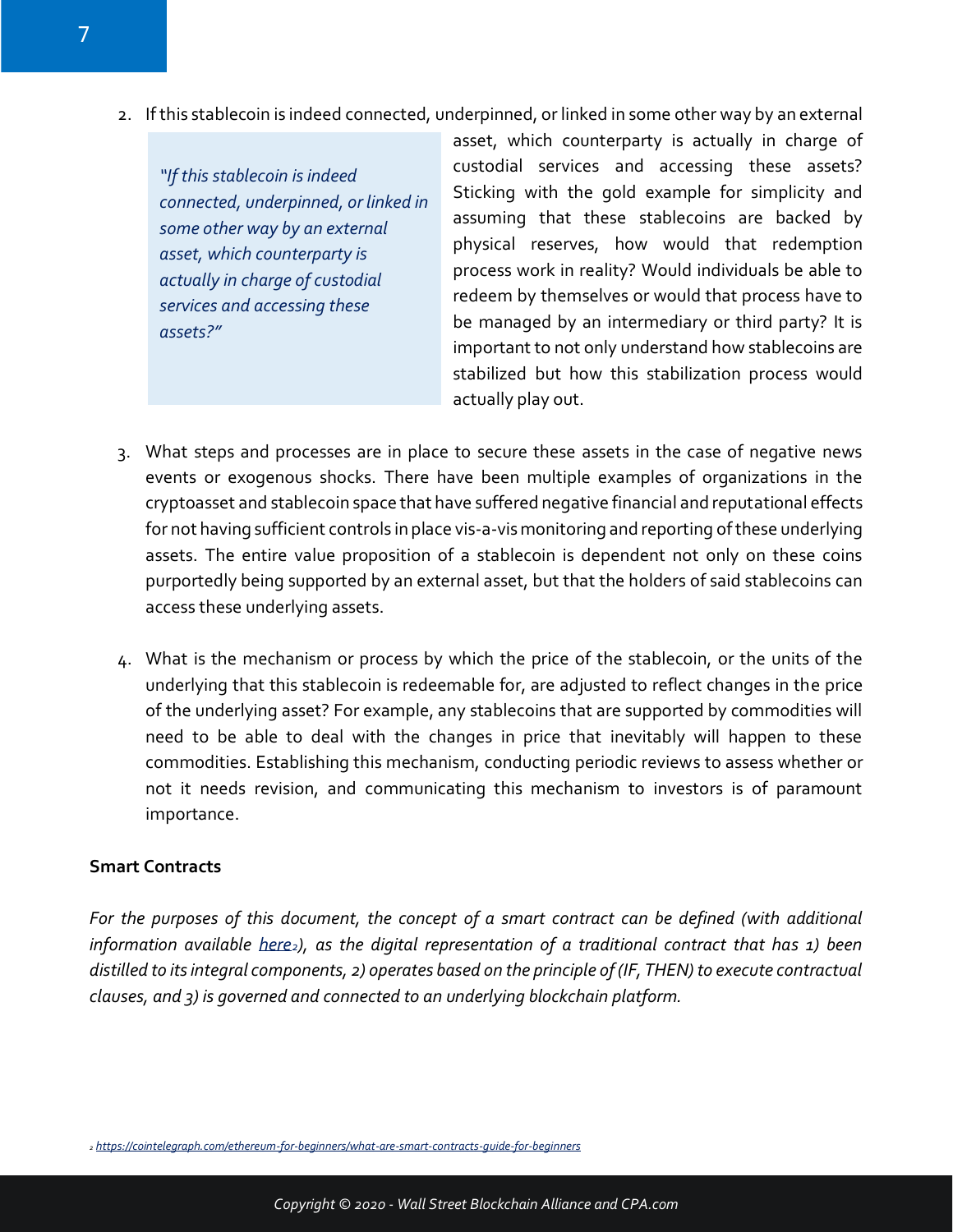In order for stablecoins to be operationalized and to function as advertised, there needs to be awareness of how these redeemability clauses are executed. Much like automation and computer-

driven processes have taken over the transaction and trade settlement processes for fiat-based transactions and trades, it seems logical that as stablecoins become more mainstream there will be a corresponding need for automation and the removal of manual approval of various parts of the stablecoin process. In the blockchain and cryptoasset space, this usually takes the form of smart contracts; lines of executable code embedded into an underlying blockchain that are triggered or initiated by an external event. Applications of smart contracts for stablecoins, specifically the redeemability aspects, seem clear for cryptoassets underpinned or otherwise supported by external assets.

*"In order for stablecoins to be operationalized and to function as advertised, there needs to be an increase of understanding as to how these redeemability clauses are executed."*

Smart contracts are critically important to the implementation and business applications for stablecoins if the end users of these cryptoassets wish to redeem or otherwise exchange them for an underlying external asset. While it would be possible to manually handle these redemptions or processes for individual stablecoins, this is impractical for large-scale conversions or for a business paid in crypto that wishes to handle these redemptions on a continuous basis. Smart contracts are neither inherently smart nor technically a contract (except in those jurisdictions where they have the force of contract law<sub>3</sub>), but rather are a representation of the executable portions of a contract that have been embedded into an underlying blockchain. From a practitioner, and specifically assurance and attestation point of view, there needs to be robust and comprehensive controls in place over how smart contracts are constructed and implemented within the organization. Specifically, internal controls must be implemented pertaining to which parties have access to the underlying programmable language, which parties can edit this language, and the process by which these contracts are updated over time. Clearly the internal control conversation as it connects to blockchain and cryptoassets continues to evolve, but smart contracts must also be part of this dialogue. The takeaway point is that while automation can certainly assist with adoption, there remains a need for manual intervention, oversight, and potential override capability.

#### **Storage**

Custodial services might not sound like a buzzy or exciting subset of cryptoasset service lines, but it is one of the most challenging areas that remain unaddressed or at best a work in progress. Before diving into crypto-specific storage and custodial considerations, it is always worth noting that the concept of

*<sup>3</sup> <https://globalcompliancenews.com/legal-status-of-cryptoassets-and-smart-contracts-20191119/>*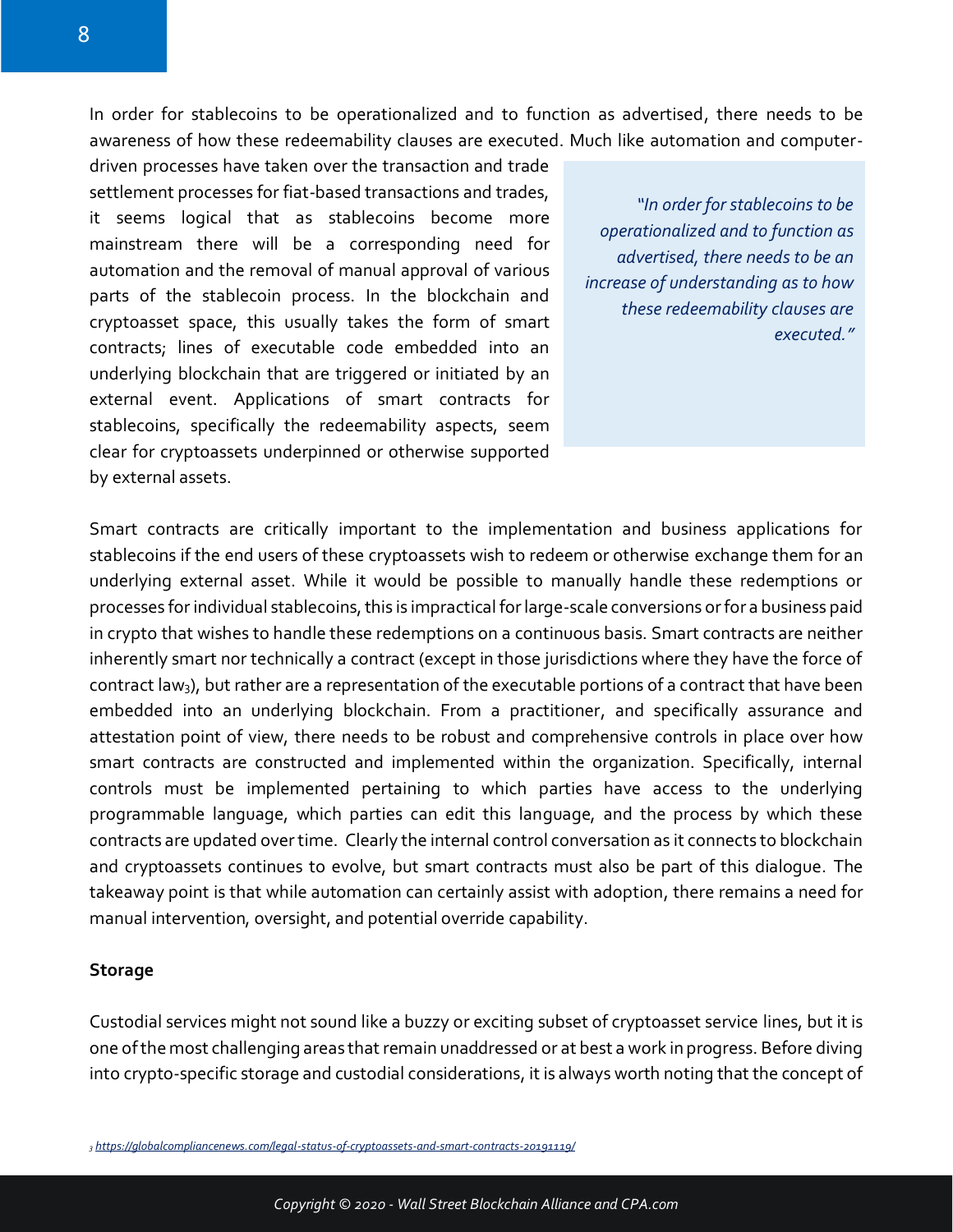entrusting a third party with virtually unlimited control and custody over financial assets is not something new. The overwhelming majority of individuals do not, for example, have physical custody and control over stock certificates and other financial instruments. Why should crypto evolve any differently? While this might seem contradictory to many initial proponents or crypto maximalists, it is worth noting that self-storage or self-custody of cryptoassets might actually increase the risk associated with the space at large. With that on the table, there are several factors that are unique to the storage and custody of stablecoins.

First and foremost, there needs to be a differentiation between the custody of the stablecoin itself, and the custody of the underlying asset to which the stablecoin is pegged. Building on the issues and factors raised in the governance section above, the controls and protocols in place need to be as

*"(T)here needs to be a differentiation between the custody of the stablecoin itself, and the custody of the underlying asset to which the stablecoin is pegged."*

transparent as possible. If private keys are required to document and verify ownership of a stablecoin, for instance, what specific controls are in place to ensure that: 1) these keys are kept confidential and that 2) in the event of organizational change that the access and authorization over these keys are part of a succession planning process. Succession or legacy planning might not be something discussed when analyzing various cryptoassets or blockchains, but they need to be addressed with regard to both the cryptoasset keys as well as the underlying

stabilizing asset.

Additionally, assuming the stablecoin in nature is pegged by a physical commodity or other type of external asset such as gold, silver or oil, there needs to be additional storage protocols and controls in place to verify and report that the stabilizing assets exist and do so at the levels publicly stated.

Incidents such as those that have occurred at Tether $4$ , QuadrigaCX5, and the more recent \$130 million shortfall at crypto exchange FCoin<sup>6</sup> illustrate just how important a verification and reporting structure is for any stablecoin or other asset-backed coin. As a corollary to this important consideration, there must also be robust and appropriate controls over the custody of the physical stabilizing assets, similar to any other organization that needs to safeguard client information or access to assets.

*"Despite the near continuous discussion and debate related to cryptoassets and blockchain applications, there still remains a definitive gap in knowledge and bifurcation between various market actors"*

*<sup>4</sup> <https://fortune.com/2019/04/25/bitfinex-tether-bitcoin/>*

*<sup>5</sup> <https://www.coindesk.com/quadrigacx-explainer>*

*<sup>6</sup> <https://www.coindesk.com/crypto-exchange-fcoin-insolvent-after-revealing-up-to-130m-bitcoin-shortfall>*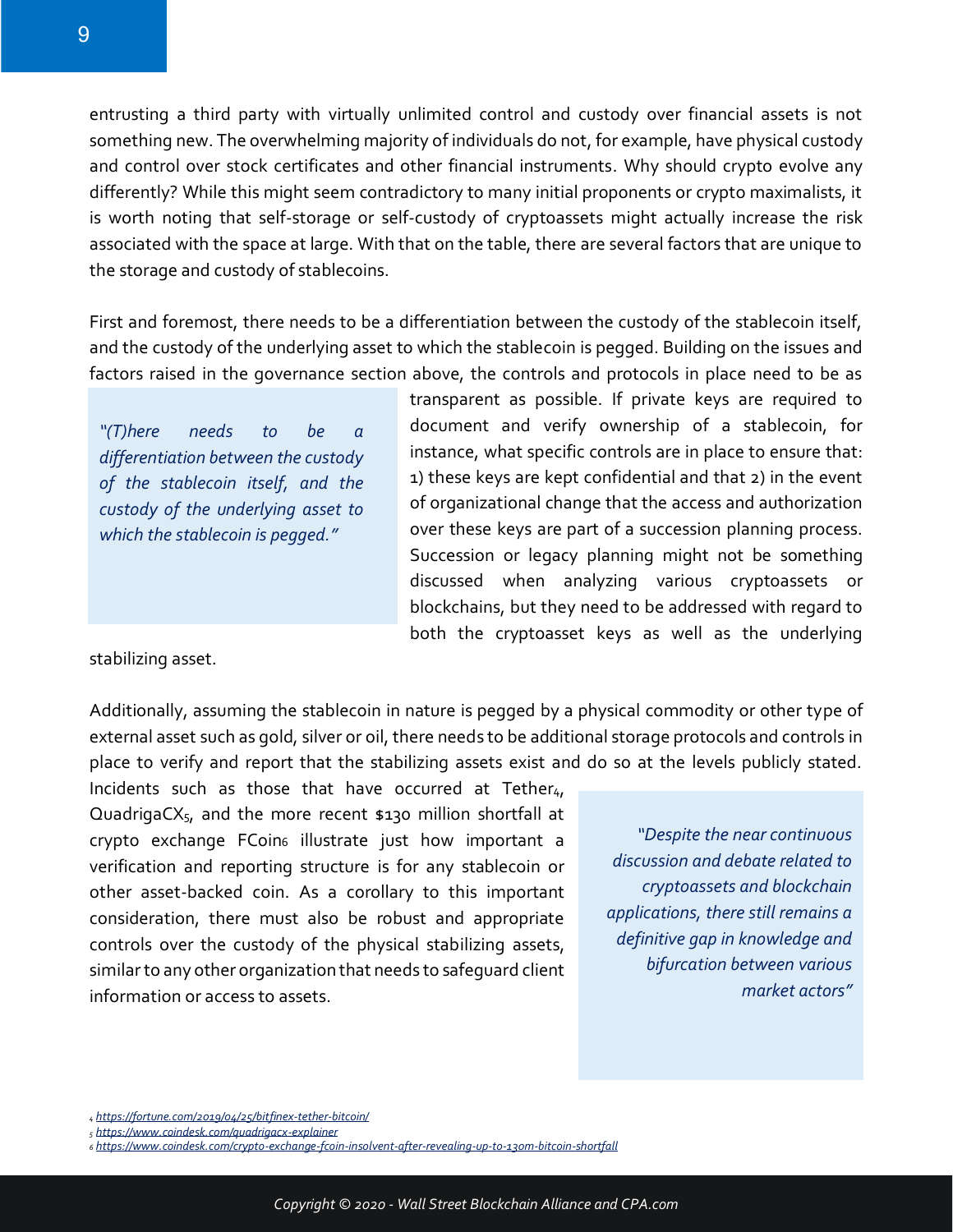Last but not least is the training and education that needs to occur for both clients and practitioners. Despite the near-continuous discussion and debate related to cryptoassets and blockchain applications, there still remains a definitive gap in knowledge and bifurcation between various market actors. As increased numbers of individuals and merchants utilize cryptoassets, the need for wellinformed decisions connected to the array of questions and considerations related to this implementation will only increase in importance. Emphasizing the importance of these training and educational sessions are even more important for stablecoins as a result of the complexity that accompanies many of them.

#### **Key Management**

A topic and area of consideration that has to date remained largely under the radar with regards to accounting professionals is the conversation and dialogue around key management. While some practitioners might be more-or-less knowledgeable about private keys and key management best practices, current and future clients may not be as well informed. In order to offer a comprehensive suite of services, it is not only important for practitioners to understand what the issues are but also have the ability to explain these issues to clients as the broader ecosystem evolves.

The first thing to explain to different clients, whether individual or institutional in nature, is that the possibility of key management and losing access to keys may or may not be as applicable in their situation as they might initially think. Especially for cryptoassets and stablecoins, these coins might be held at an authorized third party such as Coinbase, which in turn possesses the private key information for users. In this scenario, clients need not be concerned with key custody or key management. This is because many exchanges hold client assets in omnibus accounts where funds of different investors are combined. While not dissimilar from how traditional brokerages operate, it may come as a surprise to cryptoasset holders and seem to conflict with the goal of direct asset ownership desired by many proponents and early adopters. There are still issues that need to be addressed with regards to investor protection, cybersecurity policies, and other technology issues but the specifics of

*"Stablecoins represent both a halfway point between decentralized cryptoassets and fiat currencies (or assets) but are still cryptoassets and need to be treated as such."*

key management are not always going to be as prominent for every client.

If, however, there are clients that will maintain custody of the keys themselves, this might be an opportunity to discuss with them what keys are in the context of stablecoins. Stablecoins represent both a halfway point between decentralized cryptoassets and fiat currencies (or assets) but are still cryptoassets and need to be treated as such. Building on the previous bifurcation between the custody of the cryptoassets

and the custody services over the stabilizing assets themselves, the various types of wallets are also worth differentiating. Hot wallets, cold wallets, paper wallets, and the various iterations of those have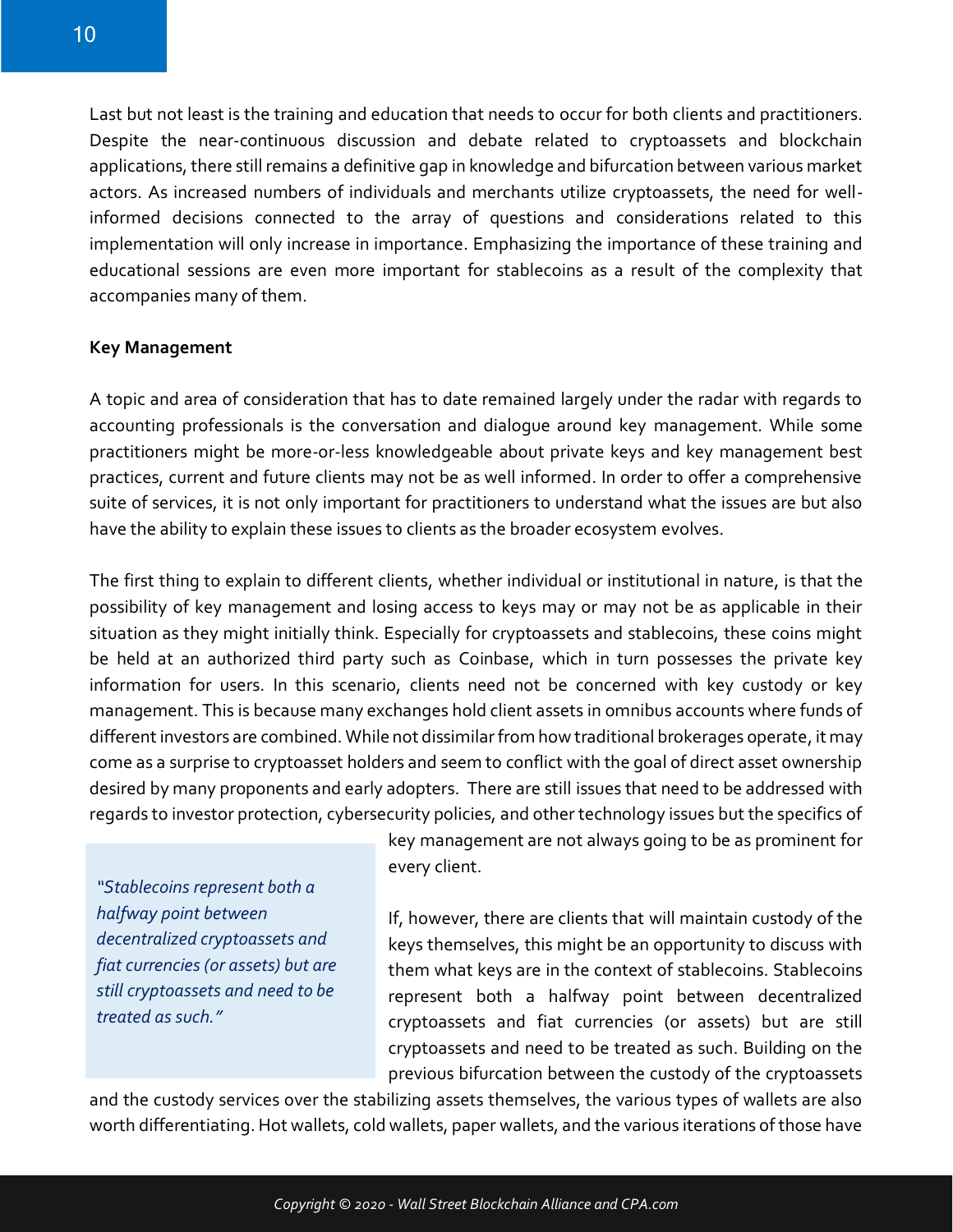been defined in depth in other documents, including a [Bitcoin 101](https://www.coindesk.com/learn/bitcoin-101/how-can-i-buy-bitcoins)7 that might be helpful for client conversations. Given that, it seems redundant to revisit those definitions here as well. That said, establishing practical and commonsense definitions seems appropriate to both educate clients as well as clear the air of various miscommunications that have otherwise spread throughout the marketplace.

#### **Types of Wallets**

Wallet definitions may seem to be a relatively straightforward topic and piece of information to assess, but with stablecoins developed and often marketed as a way to make using crypto easy and applicable for everyday transactions, this can mean clients are carrying crypto with them on a phone or tablet. Hot wallets at a basic level are an online portal or other way of accessing cryptoassets anywhere with an internet connection, which clearly provides the convenience and usability that many users and proponents of stablecoins crave and see as a major advantage. That said, this convenience is also one of the major risks associated with hot wallets and other ways of accessing cryptoassets on an asneeded basis. In other words, there is not any inherent security or encryption associated with a hot wallet outside of the regular password that the users would choose.

This vulnerability in the blockchain and cryptoasset ecosystem is something that can be at least partially offset by the implementation of 2-factor authentication (2FA). An implementation of this

might represent something as follows: prior to being able to access or spend a stablecoin on a mobile device or at a merchant, the user would not only have to log-in with the correct username or password, but also authorize a code to be sent to a specific location. This authentication code can take the form of a text message, email, or voice memo sent to an account or location that only the authorized account holder can access. While not a perfect solution, incorporating a 2FA policy seems pertinent for stablecoins, especially for those individuals intending to use them for the purchase of goods and services.

*"(T)he controls that are in place over the smart contracts that assist with the execution must not only be technically correct but also reflective of business operations."*

An additional consideration connected to the implementation conversation is the fact that hot wallets also create the need for physical custody security policies. For example, if a client or practitioner has stablecoins that will be used for daily transactions and events and those stablecoins are stored on a smartphone, that smartphone needs to be part of the custody and key management conversation. Cold wallets and paper wallets, which both represent offline storage options that can be air-gapped (a computer or hardware device that is not connected to the internet) if need be, are in theory more

*<sup>7</sup> <https://www.coindesk.com/learn/bitcoin-101/how-can-i-buy-bitcoins>*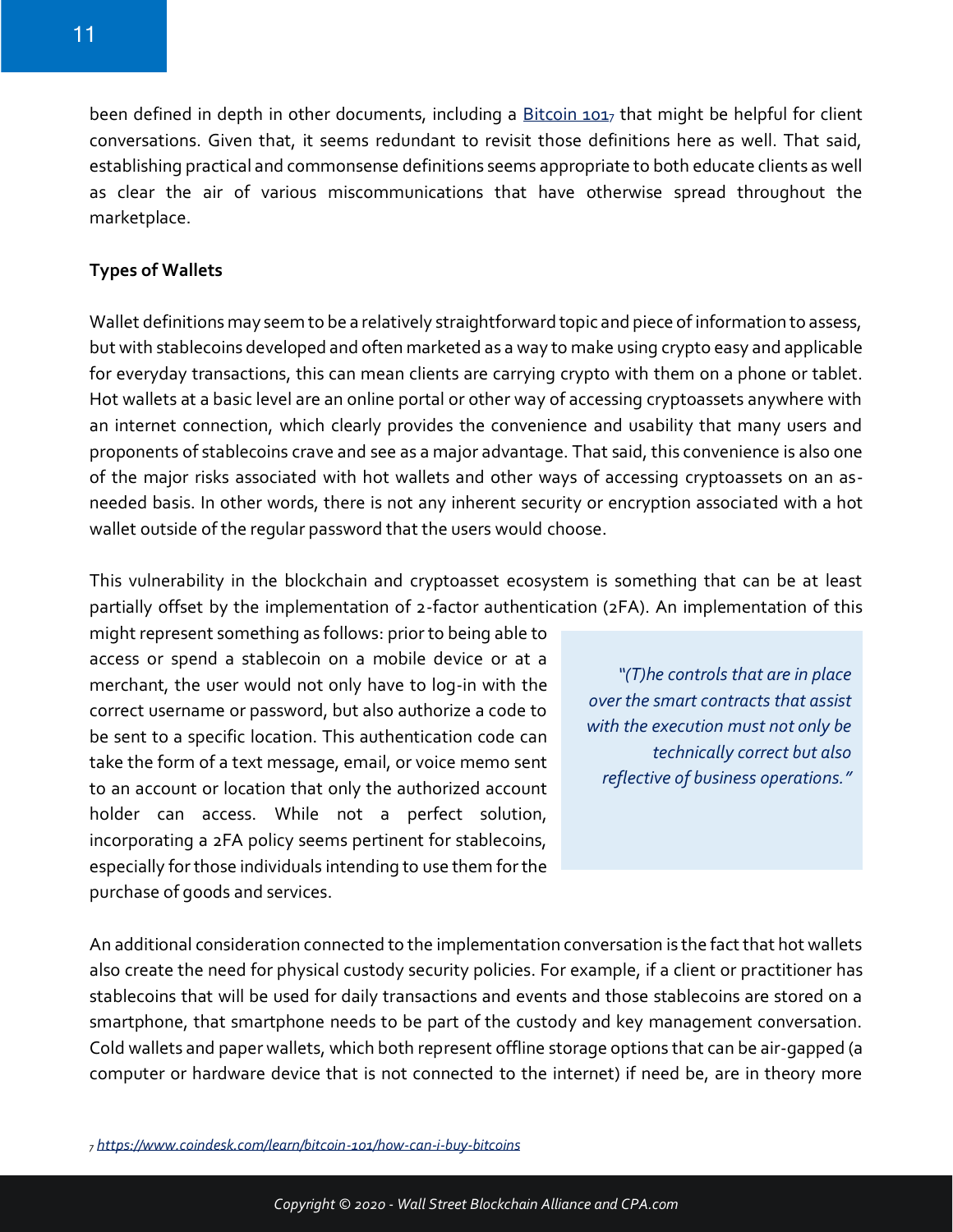*"Stablecoins leverage the speed, low cost, and transparency offered by blockchain-based transactions, without the volatility of other cryptoassets"*

secure but are also limited in their usability as an on-demand fiat alternative. Depending on the use case required by the client, practitioner, or investor, these options may make more sense but, in any case, the security and custody requirements must be incorporated into the implementation dialogue.

#### **Implementation**

Subsequent to discussing and examining the various implications and versions of key management and stablecoin redemption policies, it is arguably more important to discuss with clients the specifics of implementation. As with any cryptoasset there are going to be the usual considerations of interoperability, bookkeeping, reporting, and disclosure, but there also needs to be additional considerations specific to stablecoins. Revisiting the redemption analysis provided earlier in this document, the controls in place over the smart contracts that assist with the execution must not only be technically correct but also reflective of business operations. The underlying purpose of many stablecoins is, in part, to reduce the volatility associated with many of the decentralized cryptoassets that launched the crypto ecosystem such as bitcoin. In other words, will this mean that stablecoin implementation will have a certain component related to either the payment or receipt of stablecoins in exchange for goods and services? With that context in mind, the following considerations and factors should be part of any implementation plan connected to stablecoins:

- 1. Are the smart contracts that are necessary to process transactions correctly coded and connected to other technology platforms at the organization? Stated differently, does the organization have the technical capabilities to not only process payments in the form of cryptoassets but to record and report those transactions on a consistent basis?
- 2. Are clients and vendors aware of the reporting obligations that will accompany the utilization of stablecoins for commercial transactions? Even with the 2019 [Revenue](https://www.irs.gov/pub/irs-drop/rr-19-24.pdf) Ruling and [FAQs](https://www.irs.gov/individuals/international-taxpayers/frequently-asked-questions-on-virtual-currency-transactions) provided by the Internal Revenue Service, there has been no movement on the treatment and classification of cryptoassets. As of this writing, they are still treated as property and taxed as such.
- 3. Is there a succession plan in place at the firm in the case of a key individual or vendor being offline or otherwise leaving the organization? This factor also connects to the wider conversation that should be had regarding internal controls that should be developed in such a case. Especially if the client or firm in question is seeking to self-custody these stablecoins, having appropriate policies and controls in place is not something that can be relegated to the proverbial backburner.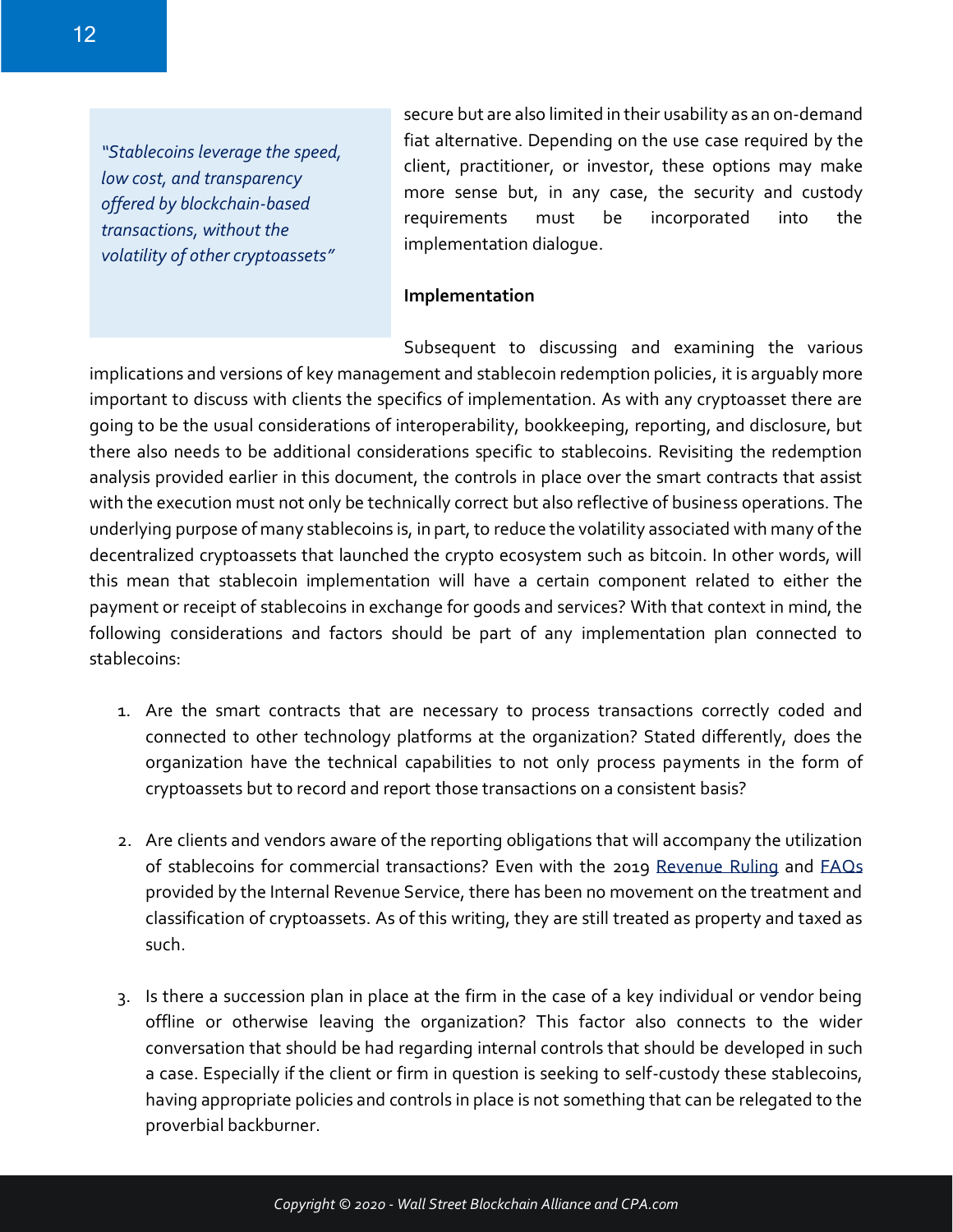#### **Business and Organizational Considerations**

For businesses seeking to utilize cryptoassets as a medium of exchange and payment, there is a tangible benefit to utilizing stablecoins as a transactional medium. Stablecoins leverage the speed, low cost, and transparency offered by blockchain-based transactions without the volatility of other cryptoassets (bitcoin and ethereum, for example). As discussed throughout this paper, even though the dual structure nature of these cryptoassets can complicate the reporting and disclosure process, the increased stability may make these more practical and useful as legitimate fiat alternatives versus traditional decentralized cryptoassets.

However, utilizing stablecoins within a business requires appropriate consideration and planning. These include business planning, long-term capital management considerations, and collaboration with either internal IT personnel or an authorized and thoroughly vetted third-party solution provider. Some specific points to consider include the following:

- 1. What approvals within the organization (or externally) are necessary to begin implementing stablecoins as part of the business payment process?
- 2. How do you implement stablecoins into your existing accounts receivable and accounts payable process and legacy system?
- 3. What internal control processes are needed to ensure appropriate receipts and payable reconciliation?
- 4. How will the business track stablecoin payments and receipts?
- 5. What liquidity provider or exchange will the organization utilize to connect stablecoin deposits and withdrawals to a traditional bank account? The organization should also consider the controls over that provider (i.e., regulatory requirements) as well as the organization's internal controls over access to the liquidity.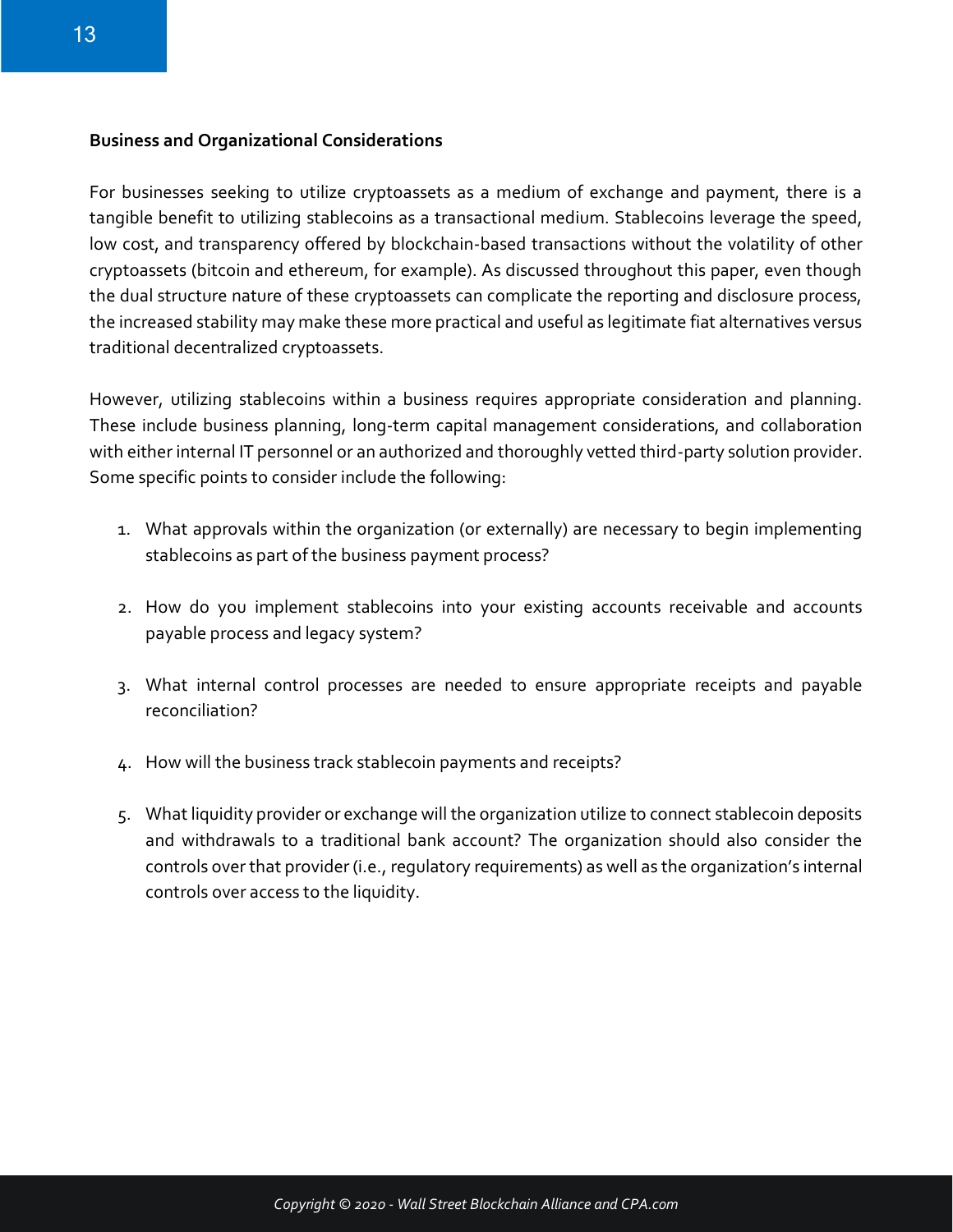#### **Practical Takeaways for the Accounting Practitioner**

Clearly the conversation around stablecoins and cryptoassets is not one that is going to fully develop or be finalized in the near term; that much is clear. Following the financial unrest and market turmoil that accompanied the (as of this writing, ongoing) COVID-19 outbreak and pandemic, it would not be outside the realm of possibility if stablecoins or another asset supporting cryptoassets take a more top-of-mind position. Especially with governments around the globe printing literally trillions of currency units, considering massive bailouts in an array of industry sectors and discussing the mechanics of direct deposits to consumers ("helicopter money"); there will invariably be economic ramifications of these actions. Regardless of how the specifics of these developments emerge and evolve over time, practitioners will need to stand ready to assist clients and colleagues with the questions that arise over time, and it is our firm belief that these discussions will need to incorporate stablecoins over time.